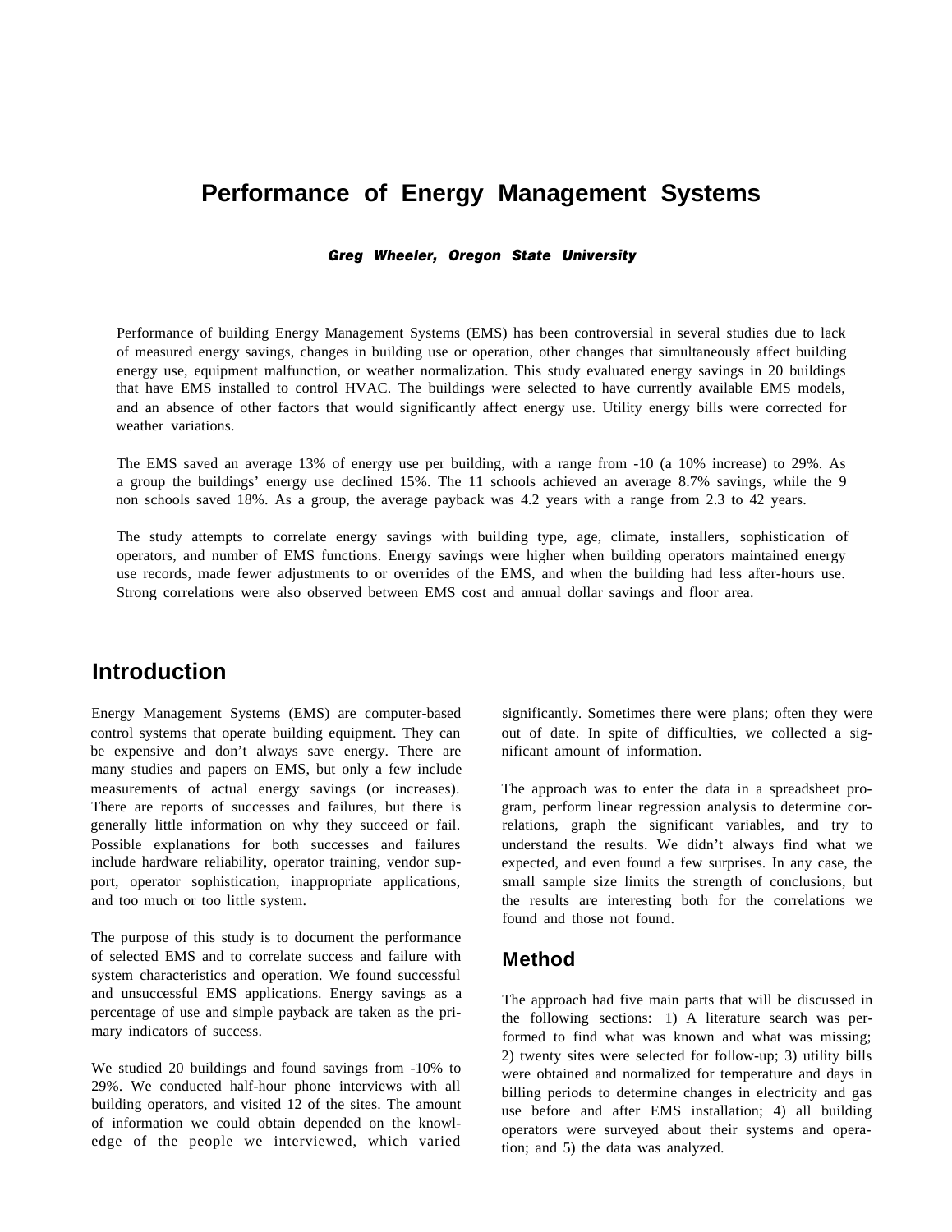#### **Literature Search**

We found many papers and books on the subject, but only five attempted to evaluate EMS performance. A North Carolina study (Buchamm 1989) listed three attributes that would contribute to demand and energy savings: 1) an informed building manager who can balance load management with occupant complaints: 2) the building can tolerate temperature swings, such as due to setback or load shedding; and 3) large open or common areas that can accommodate load shedding. With these attributes and a focus on reducing demand, schools and groceries were rated as good candidates, while offices were rated poorly.

An EPRI study (EPRI 1986) surveyed 38 commercial building owners and estimated an average energy savings of 17%, with a range of 3% to 33%. Utility bills were not analyzed.

An unpublished Oregon Department of Energy report (Smith 1988) studied ten commercial and institutional buildings with EMS. Utility bills provided savings estimates. However, energy use was not normalized for weather, and 9 of the 10 buildings had other factors that may have affected energy use, including 4 facilities in which the EMS was not functional or operating properly. The study concluded that projected energy savings were generally not realized.

The Washington State Energy Office (Kunkle 1990) undertook an extensive follow-up of energy conservation measures implemented under the Institutional Buildings Program. The study identified HVAC measures to be poor performers in general, with EMS being the most likely not to achieve expected savings. Of 14 EMS installations, 3 experienced partial failure while another 5 had poor performance. Therefore, 8 of 14 EMS were unsatisfactory.

The Bonneville Power Administration commissioned a follow-up study (Majewski 1989) of 22 buildings that participated in their Institutional Buildings Program. The publication described the buildings in detail, including observations, recommendations and operator comments. The study also included predicted energy savings, but did not analyze utility bills to determine actual savings.

The conclusion of all these studies is that EMS in general do not meet expectations. Consequently, the purpose of this study is to use normalized utility bills to quantify energy use, and to find out more about why EMS installations succeed or fail.

#### **Building Selection**

We used the following criteria to select buildings that we hoped would provide the most useful information:

- 1. EMS should be recent or current models of well known manufacturers that would be relevant to potential EMS users. Nineteen of the 20 EMS selected were provided by six well-known manufacturers, and were installed between 1987 and 1990.
- 2. Energy bills should be available before and after EMS installation
- 3. EMS should be the only major building modification that might affect energy use, although minor modifications are acceptable. The intention was to reduce uncertainty in attributing energy savings to EMS, although most of the buildings had added computers and printers.

The selected buildings include 11 schools, 5 offices, 2 banks, and 2 dormitories. For analysis purposes, the sites were characterized as either schools or nonschools. Schools are indicated with an "s" in the tables and graphs.

#### **Utility Bills**

Most of the energy use history was provided by utility companies. Energy use was normalized to 30 day billing periods and plotted monthly over several years. Then monthly energy use was corrected for temperature variations from the base year before EMS installation for both heating and cooling months.

Temperature correction was accomplished by plotting monthly energy use for each fuel versus average monthly temperature obtained from NOAA. The graphs included both heating and cooling curves. Linear regression analysis was performed to determine building heat loss (or gain) coefficients as the slope of the graphs. Thus energy use after installation was corrected by multiplying the building heat loss coefficient by the temperature difference from the base year.

#### **Survey**

In order to identify why some buildings performed better than others, we developed a survey for building operators. Answers were recorded from telephone conversations with all building operators that averaged about one half hour, and on-site visits to 12 of the facilities. Questions fell into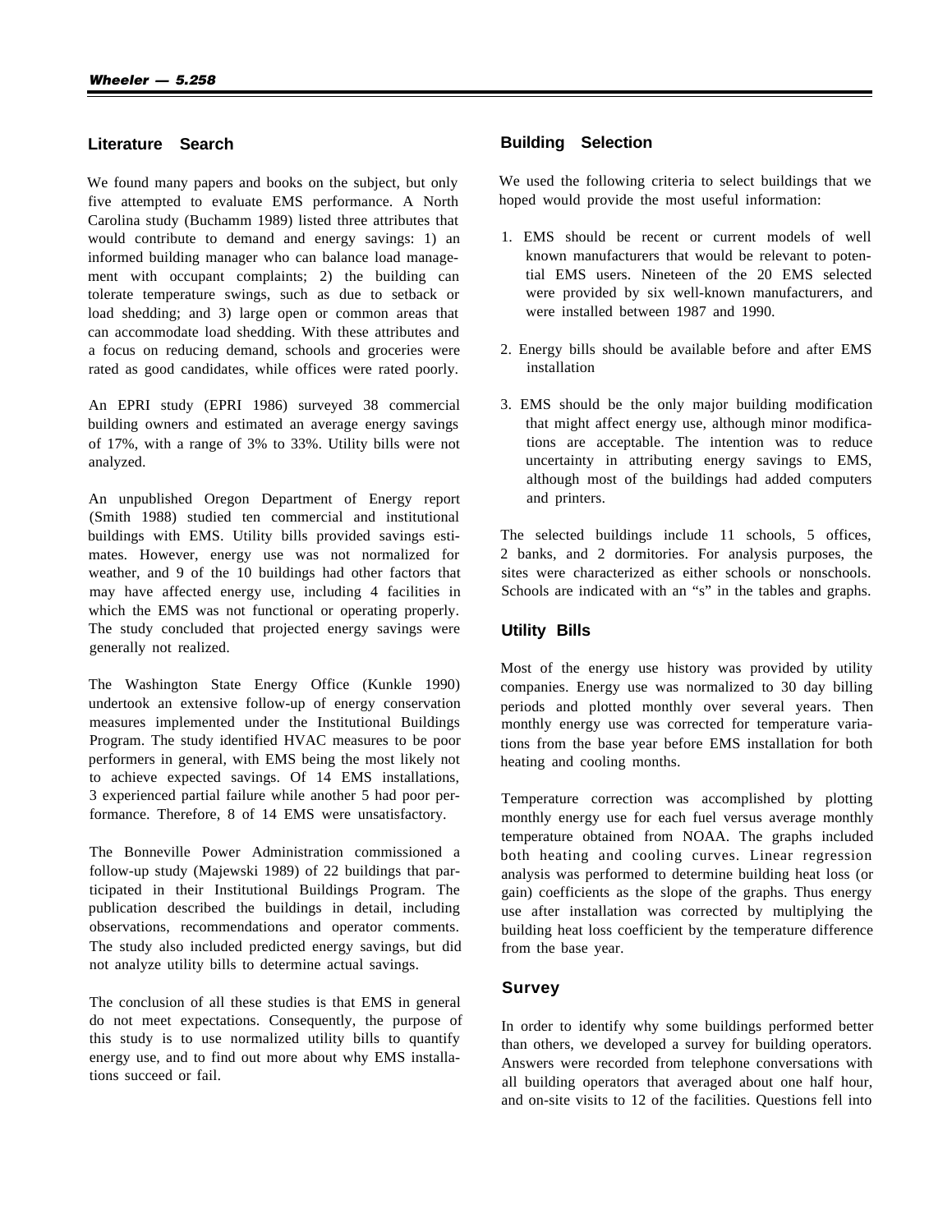eight categories: 1) energy use; 2) EMS operators, including ability, interest, and other responsibilities; 3) building envelope, including area, glazing, and insulation; 4) building occupancy and operating schedule; 5) HVAC equipment; 6) EMS manufacturer, installer, and features; 7) EMS operation, including frequencies of manual override and setpoint changes, and problems; and 8) maintenance program.

The survey asked about problems encountered with the EMS systems. All 20 respondents encountered initial problems: 14 of the problems were corrected within 2 weeks; 3 within 2 months; and the final 3 within 1 year. Eighteen of the 20 buildings currently report no problems. Two building operators say they have an inadequate number of zones or automatic valves to provide the desired control. No attempt was made during the study to verify proper equipment programming or operation.

## **Results**

The results are extracted from an unpublished masters thesis (Thatcher 1992). The purpose of the study was to determine EMS performance. We selected percent energy savings and simple payback as measures of performance. Percent energy savings is related to dollar savings, but simple payback better reflects economic performance. These measures will be compared with building Energy Use Index (EUI), area, and age, and EMS cost and number of functions.

In the following sections, building and savings data are summarized. Not surprisingly there is a lot of scatter. Our approach was to average the values and calculate the standard deviation to quantify the variation. Then we performed linear regression analysis using internal spreadsheet routines to identift correlations. Regression analysis determines a straight line that best fits the data points in a sample. The Coefficient of Determination  $(R^2)$ is a measure of how well the data fits the line. An  $R^2$  of 1.0 means that all the data points lie on the best-fit line. An  $\mathbb{R}^2$  of 0.0 means that there is no linear correlation.

Building and savings values are summarized in tables. Graphs show the relationships between performance and building or system attributes. Data points are indicated by symbols, while the best-fit line is drawn for comparison. We believe that the combination of the quantitative  $R^2$ value and visual representation in the graph provide the reader with the best understanding of the analysis.

### **Building Summary**

The building data is summarized in Table 1 for all 20 buildings. The buildings are listed in order by the percentage of total energy savings, from highest to lowest.

Energy use was converted to British Thermal Units (Btu). Total Energy Use Index (EUI) represents energy use per square foot of building area. The average and standard deviation was calculated from the values for the individual buildings with no attempt to weight the result by energy use or other variable. Given the high standard deviations for most variables, the average values have low statistical significance. The total at the bottom of the table is for the group as a whole, and therefore gives more weight to the larger buildings. The group total also would be more representative of program effectiveness because total benefits and costs are compared.

EMS can have a wide range of sensors, control points, and functions. A simple EMS might only provide time-ofday scheduling (time clock), night set-back, and optimum start functions. A more complex system might add optimum stop, zone control, duty cycling, load shedding, temperature reset, and economizer control. In order to determine if performance depends on complexity, we also obtained the number and type of functions each EMS offered.

#### **Savings Summary**

Energy savings is summarized as a percentage of energy use before EMS installation in Table 2. Cost savings were based on energy costs of \$0.045/kWh (3,413 Btu) and \$0.50/therm (100,000 Btu). EMS cost was obtained from the building manager, vendor, or state program manager. Payback is only calculated for the 17 individual buildings that had positive payback. Payback does not apply (NA) to the other 3 buildings that had an increase in total energy costs. The group of 20 buildings had a 4.2 year payback.

#### **Building Type**

There were 11 schools and 9 nonschools in the sample. For purposes of analysis there were significant differences between the way these groups are operated and performed. Results are summarized for all buildings, and for schools and nonschools as separate groups in Table 3. We found that the average of our sample of 11 schools: 1) were 9 years older; 2) were 23% smaller; 3) were 11% less energy intensive (EUI); 4) had the same number of EMS functions; 5) saved half the percentage of energy at 2.4 times the payback period; and 6) paid 22% less per square foot for EMS than the group of 9 nonschools.

We also looked for differences between all electric buildings and buildings that used both electricity and gas. However, with this sample, only one school was all electric, and only two nonschools used gas. Therefore, there was no additional information obtained by summarizing data for these two groups.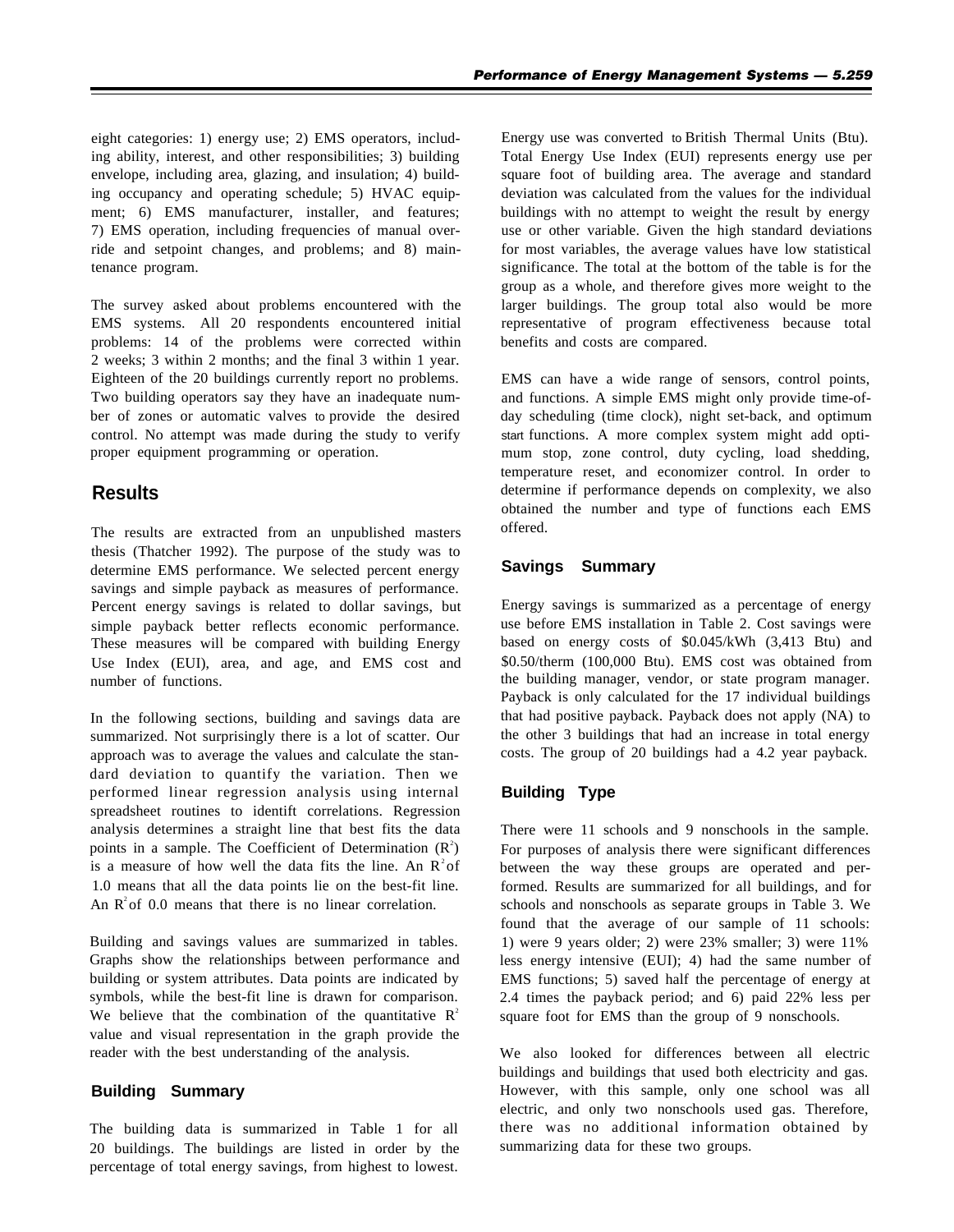|                  |               | Age     |               | <b>Energy Use (mmBtu)</b> |          |              | <b>EUI</b>                       |                         |  |
|------------------|---------------|---------|---------------|---------------------------|----------|--------------|----------------------------------|-------------------------|--|
| $\#$             | <b>Type</b>   | (years) | Area $(ft^2)$ | Gas                       | Electric | <b>Total</b> | $(m_{\rm B}t_{\rm U}/\rm{ft}^2)$ | <b>Functions</b>        |  |
| 1                | office        | 17      | 15000         | $\boldsymbol{0}$          | 2025     | 2025         | 135                              | 5                       |  |
| $\boldsymbol{2}$ | office        | 10      | 25000         | $\mathbf 0$               | 4350     | 4350         | 174                              | 7                       |  |
| 3s               | middle school | 10      | 106000        | 3074                      | 3127     | 6201         | 59                               | 6                       |  |
| 4                | bank          | 18      | 6840          | $\bf{0}$                  | 855      | 855          | 125                              | 3                       |  |
| 5                | office        | 18      | 300000        | 14490                     | 24510    | 39000        | 130                              | $\overline{\tau}$       |  |
| 6                | bank          | 16      | 60900         | $\mathbf 0$               | 5706     | 5706         | 94                               | $\overline{\mathbf{4}}$ |  |
| $\tau$           | office        | 9       | 225000        | 9383                      | 12938    | 22320        | 99                               | 5                       |  |
| <b>8s</b>        | elem school   | 31      | 33400         | 3941                      | 528      | 4469         | 134                              | 5                       |  |
| 9s               | elem school   | 16      | 24200         | $\boldsymbol{0}$          | 1597     | 1597         | 66                               | 5                       |  |
| 10               | dorm          | 60      | 10700         | $\boldsymbol{0}$          | 663      | 663          | 62                               | 3                       |  |
| 11s              | middle school | 30      | 78500         | 5793                      | 2214     | 8007         | 102                              | $\overline{\mathbf{4}}$ |  |
| 12s              | middle school | 30      | 66000         | 4501                      | 1280     | 5782         | 88                               | 5                       |  |
| 13s              | high school   | 40      | 95400         | 10876                     | 2194     | 13070        | 137                              | 5                       |  |
| 14               | office        | 11      | 36000         | $\boldsymbol{0}$          | 2232     | 2232         | 62                               | 5                       |  |
| 15               | dorm          | 60      | 10700         | $\mathbf{0}$              | 681      | 681          | 64                               | 3                       |  |
| 16s              | high school   | 20      | 58500         | 2410                      | 2574     | 4984         | 85                               | $\overline{\mathbf{3}}$ |  |
| 17s              | middle school | 60      | 60600         | 4727                      | 1339     | 6066         | 100                              | $\overline{c}$          |  |
| 18s              | elem school   | 53      | 42100         | 1819                      | 653      | 2471         | 59                               | $\overline{\mathbf{3}}$ |  |
| 19s              | elem school   | 25      | 34000         | 1639                      | 1047     | 2686         | 79                               | 6                       |  |
| 20s              | elem school   | 45      | 46700         | 4782                      | 635      | 5417         | 116                              | 5                       |  |
| Average          |               | 29      | 66777         | 3372                      | 3557     | 6929         | 98                               | 4.6                     |  |
| StdDev           |               | 17      | 71531         | 4029                      | 5530     | 8817         | 32                               | 1.4                     |  |
|                  | Group Total   | 579     | 1336          | 67434                     | 71148    | 138583       | 104                              | 91.0                    |  |

Toble 1 Duilding Cummery All Duildings

In the following five sections, percent energy savings is graphed as a function of age, area, EUI, EMS functions, and cost per square foot.

**Building Age.** While older buildings might have greater potential for savings, particularly in the envelope, we did not observe that correlation. Figure 1 indicates a weak correlation  $(R^2 = 0.36)$  of savings with age, but the newer buildings achieved higher energy savings. This may be because the schools were an average 9 years older than nonschools, and had lower energy savings. However, the correlation is too weak to draw conclusions regarding age.

**Building Area.** Figure 2 indicates that savings do not depend on building size ( $R^2 = 0.027$ ). This is equally true for schools and nonschools,

**Percent Energy Savings The Energy Use Index.** Annual EUI (Btu/yr-ft<sup>2</sup>) indicates energy use intensity. One might expect that a large EUI would indicate potential for energy savings. However, Figure 3 does not support such a conclusion. Linear regression analysis yields  $R^2 = 0.169$ , which is a weak correlation. Schools yield no correlation  $(R^2 = 0.006)$ , while nonschools yield a strong correlation  $(R^2 = 0.812)$ as can be seen in Figure 4.

> This is the only case in which a sub-group (nonschools) reflects a different correlation than the group of all buildings. The result that nonschools show higher savings in buildings with higher energy intensity might be explained by the buildings' flexibility to adapt to changes in operation. For example, 10 of the 11 schools had occasional or frequent after-hours occupation, and seldom or never changed setpoints. Seven of the 11 schools seldom or never manually overrode the EMS. As a result there was no significant change in energy use with occupancy in schools.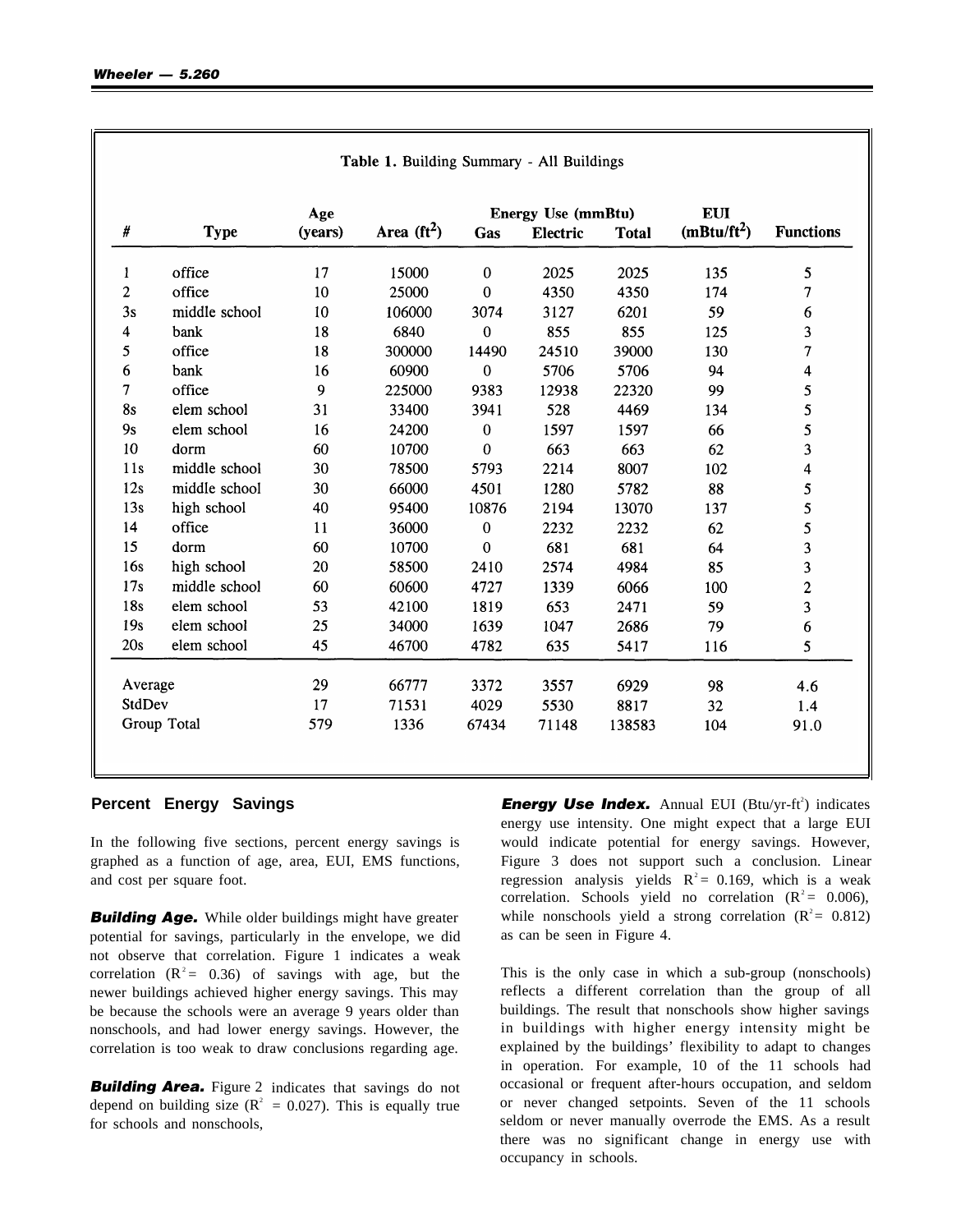|                 | Energy Savings (%) |          |         |                   | <b>EMS Cost</b> | Payback | <b>EMS</b> Cost |  |
|-----------------|--------------------|----------|---------|-------------------|-----------------|---------|-----------------|--|
| $\#$            | gas                | electric | total   | <b>Savings \$</b> | (\$1,000)       | (years) | $($/ft^2)$      |  |
| $\mathbf{1}$    |                    | 28.9     | 28.9    | 7713              | 17.8            | 2.3     | 1.19            |  |
| $\overline{c}$  |                    | 25.9     | 25.9    | 14833             | 35              | 2.4     | 1.40            |  |
| 3s              | 3.4                | 44.4     | 24.1    | 18839             | 59              | 3.1     | 0.56            |  |
| 4               |                    | 21.4     | 21.4    | 2417              | 6.6             | 2.7     | 0.96            |  |
| 5               | 26.9               | 15.9     | 20.0    | 70921             | 156             | 2.2     | 0.52            |  |
| 6               |                    | 18.8     | 18.8    | 14132             | 35              | 2.5     | 0.57            |  |
| $\overline{7}$  | 34.5               | 4.7      | 17.2    | 24210             | 85              | 3.5     | 0.38            |  |
| <b>8s</b>       | 25.7               | $-15.8$  | 20.8    | 3959              | 32.3            | 8.2     | 0.97            |  |
| 9s              |                    | 15.2     | 15.2    | 3191              | 20.5            | 6.4     | 0.85            |  |
| 10              |                    | 11.0     | 11.0    | 959               | 10.2            | 10.6    | 0.95            |  |
| 11s             | 14.1               | 2.5      | 10.9    | 4807              | 65              | 13.5    | 0.83            |  |
| 12s             | 11.1               | 6.2      | 10.0    | 3552              | 24.3            | 6.8     | 0.37            |  |
| 13s             | 10.8               | 3.0      | 9.5     | 6748              | 46.7            | 6.9     | 0.49            |  |
| 14              |                    | 9.4      | 9.4     | 2753              | 8.7             | 3.2     | 0.24            |  |
| 15 <sub>1</sub> |                    | 5.7      | 5.7     | 508               | 10.2            | 20.1    | 0.95            |  |
| 16s             | 8.7                | 1.8      | 5.2     | 1670              | 30.8            | 18.4    | 0.53            |  |
| 17s             | 13.9               | $-13.1$  | 7.9     | 970               | 42              | 43.3    | 0.69            |  |
| 18s             | 1.2                | $-2.6$   | 0.2     | $-117$            | 5.35            | ÑÀ      | 0.13            |  |
| 19s             | 7.3                | $-5.8$   | 2.2     | $-212$            | 26              | NA      | 0.76            |  |
| 20s             | $-10.4$            | $-10.3$  | $-10.3$ | -3337             | 28              | NA      | 0.60            |  |
| Average         | 12.3               | 8.3      | 12.7    | 8926              | 37.2            | 9.2     | 0.70            |  |
| StdDev          | 11.7               | 14.6     | 9.5     | 15801             | 34.0            | 10.1    | 0.31            |  |
| Group           | 16.7               | 13.0     | 14.8    | 178516            | 744.5           | 4.2     | 0.56            |  |

Nine nonschools had an average energy savings of 17.6%. *EMS Functions.* One might expect that a more sophis-Five nonschools had occasional or frequent after-hours ticated EMS with many functions would produce higher occupation with below average savings of 14%. However, energy savings. While the best-fit line in Figure 5 does inthe 4 nonschools that seldom had after-hours occupation deed show this trend, the scatter is great. The correlation saved 22%. Seven of the 9 nonschools never or seldom is too weak  $(R^2 = 0.128)$  to support such a statemen overrode the EMS, and the 4 that never or seldom changed setpoints saved 24% of total energy used. **EMS Cost.** Certainly one would hope that an expensive<br>Therefore, nonschools had less after-hours occupation, **EMS** would vield higher sayings **EMS** cost per square Therefore, nonschools had less after-hours occupation,<br>were better able to adjust the EMS for occupancy, and<br>foot is shown in Figure 6. While the trend does support achieved more of the potential savings.

is too weak ( $R^2 = 0.128$ ) to support such a statement.

foot is shown in Figure 6. While the trend does support

|                                | Table 3. Building Type Summary |                |                             |                                       |                               |                                 |                    |                               |
|--------------------------------|--------------------------------|----------------|-----------------------------|---------------------------------------|-------------------------------|---------------------------------|--------------------|-------------------------------|
| <b>Building</b><br><b>Type</b> | <b>Sample</b><br><b>Size</b>   | Age<br>(vears) | Area<br>(f t <sup>2</sup> ) | <b>EUI</b><br>$(m_{\text{Btu}}/ft^2)$ | Number of<br><b>Functions</b> | <b>Energy</b><br><b>Savings</b> | Payback<br>(years) | <b>EMS Cost</b><br>$($/ft^2)$ |
| All                            | 20                             | 29             | 66,777                      | 98                                    | 4.6                           | 12.7                            | 9.2                | 0.70                          |
| Schools                        | 11                             | 33             | 58,673                      | 93                                    | 4.4                           | 8.7                             | 13.3               | 0.62                          |
| <b>Nonschools</b>              | 9                              | 24             | 76,682                      | 105                                   | 4.7                           | 17.6                            | 5.5                | 0.80                          |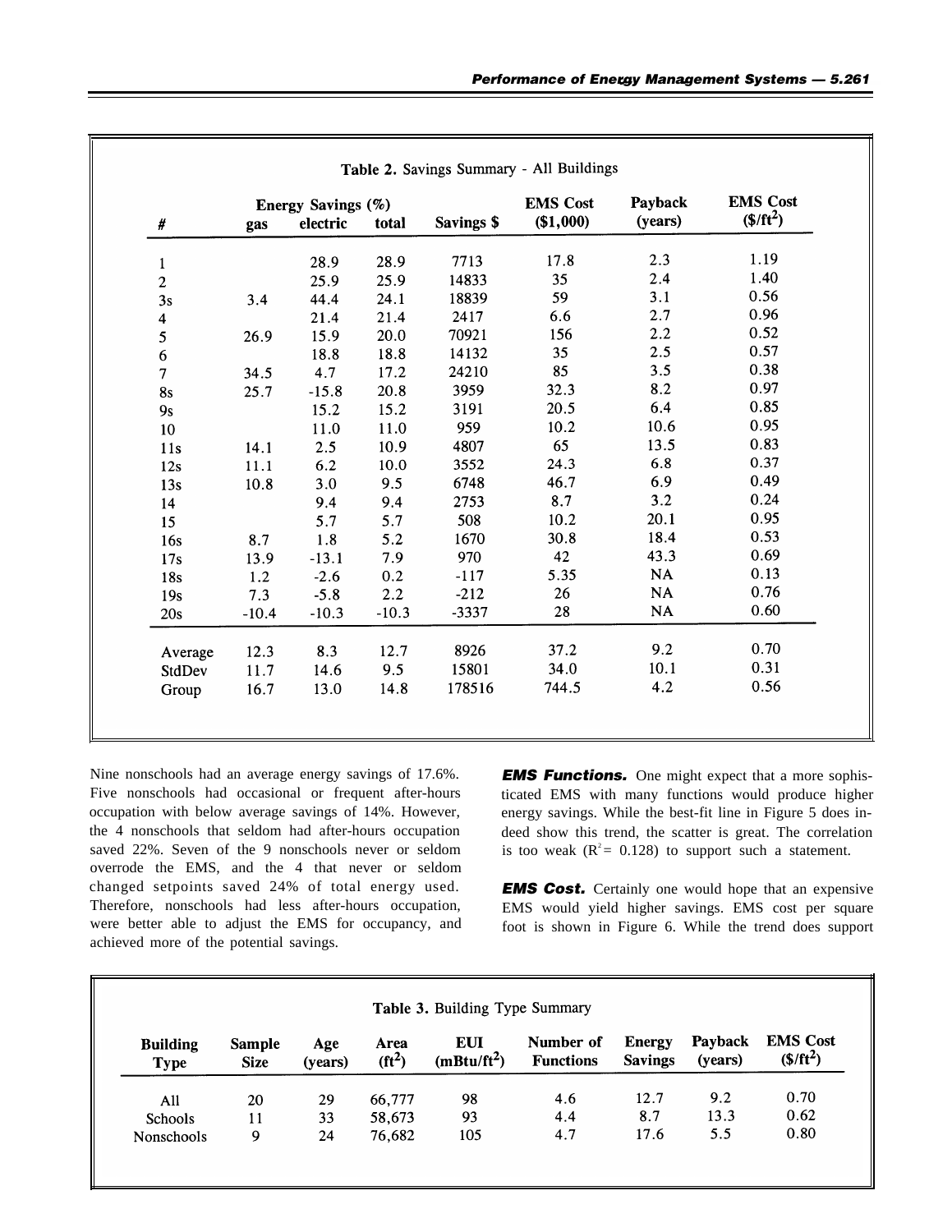

**Figure 1.** Energy Savings vs Building Age



**Figure 2.** Energy Savings vs Bulldmg Area





**Figure 4.** Energy Savings vs EUI (Nonschools)



**Figure 5.** Energy Savings vs EMS hunctlon



**Figure 3.** Energy Savings vs EUI **Figure 6.** Energy Savings vs EMS Cost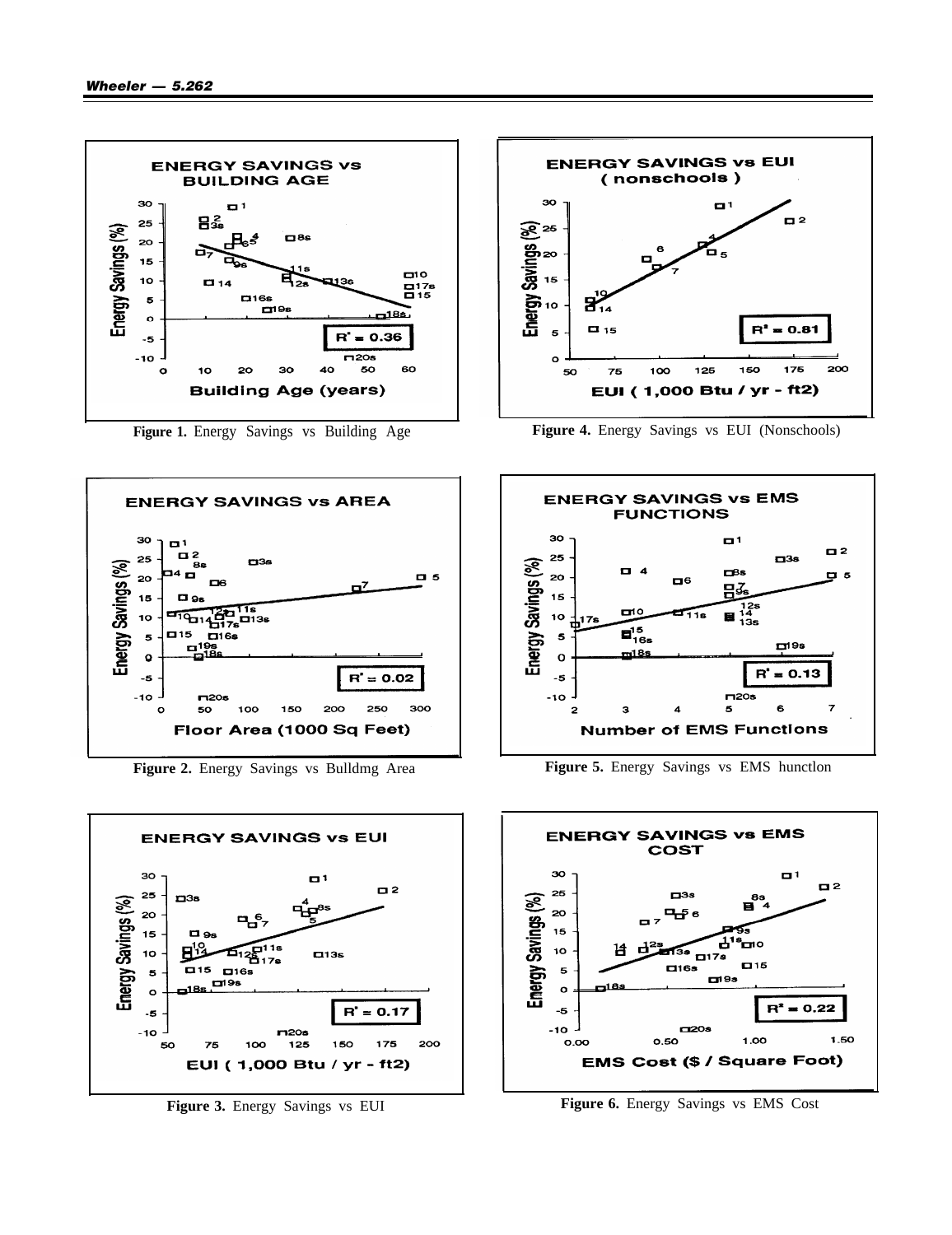that wish, there is significant scatter. The correlation is too weak  $(R^2 = 0.22)$  to state that more expensive systems result in higher savings. The same is true for schools and nonschools. The correlation is even weaker  $(R^2 = 0.067)$  when one considers total EMS cost, not normalized to building area.

**Simple Payback.** We chose to use simple payback as an economic indicator for this study rather than life cycle cost for several reasons. It is a simple and effective tool to compare many buildings with different types of equipment and control systems, different lifetimes, and different economic parameters, such as discount rate. Life cycle cost and cash flow analyses are better for making decisions for individual buildings.

Simple payback varied from negative for 3 buildings to 43 years. The average payback for the 17 buildings with positive payback was 9.2 years with a standard deviation of 10.2 years. When we summed the dollar savings and EMS cost for all 20 buildings as a group, we calculated the payback to be 4.2 years for the group. The reason the group payback is significantly lower is that the two largest buildings (both offices) had 2.2 and 3.5 year paybacks.

Payback was not correlated with area, EUI or EMS cost per square foot in our study of 20 buildings as shown in Table 4. The medium correlation with age is consistent with Figure 1 that shows that the newer buildings (nonschools in this study) performed better. The medium correlation with the percent of energy savings is not surprising, except perhaps the weakness of the correlation.

| <b>Attribute</b> | R2    |
|------------------|-------|
| Age              | 0.513 |
| Area             | 0.032 |
| EUI              | 0.043 |
| Savings%         | 0.369 |
| $Cost/ft^2$      |       |

**Financial Analysis.** The preceding analysis considered the effects of building or EMS attributes on performance. In this section we consider how EMS cost relates to EMS complexity, building area, and cost savings. Bells and whistles (a.k.a. functions) generally cost more, but the computer modules are only a part of the system. When we looked at total system cost, we found only a weak correlation  $(R^2 = 0.237)$  with the number of functions offered.

**Building Area.** One would expect EMS cost to increase with building size because more sensors and actuators are required, as well as potentially more distributed control modules. Therefore, we were not surprised to find the strongest correlation of our study ( $R^2$  = 0.889). EMS cost depends most strongly on building area as shown in Figure 7.



**Figure 7.** EMS Cost vs Building Area

*C OSt Savings.* Here we find the dilemma of the chicken and the egg. Does higher EMS cost yield higher cost savings? Or does the potential for higher cost savings yield higher system costs? In either case a strong correlation ( $\mathbb{R}^2 = 0.815$ ) does exist as shown in Figure 8.



**Figure 8.** Energy Dollar Savings vs EMS Cost

**Building Envelope.** The survey asked questions about the building envelope, operator sophistication and responsibilities, EMS installation, problems, operation, and support. We then compared average savings of groupings based on the results of the survey: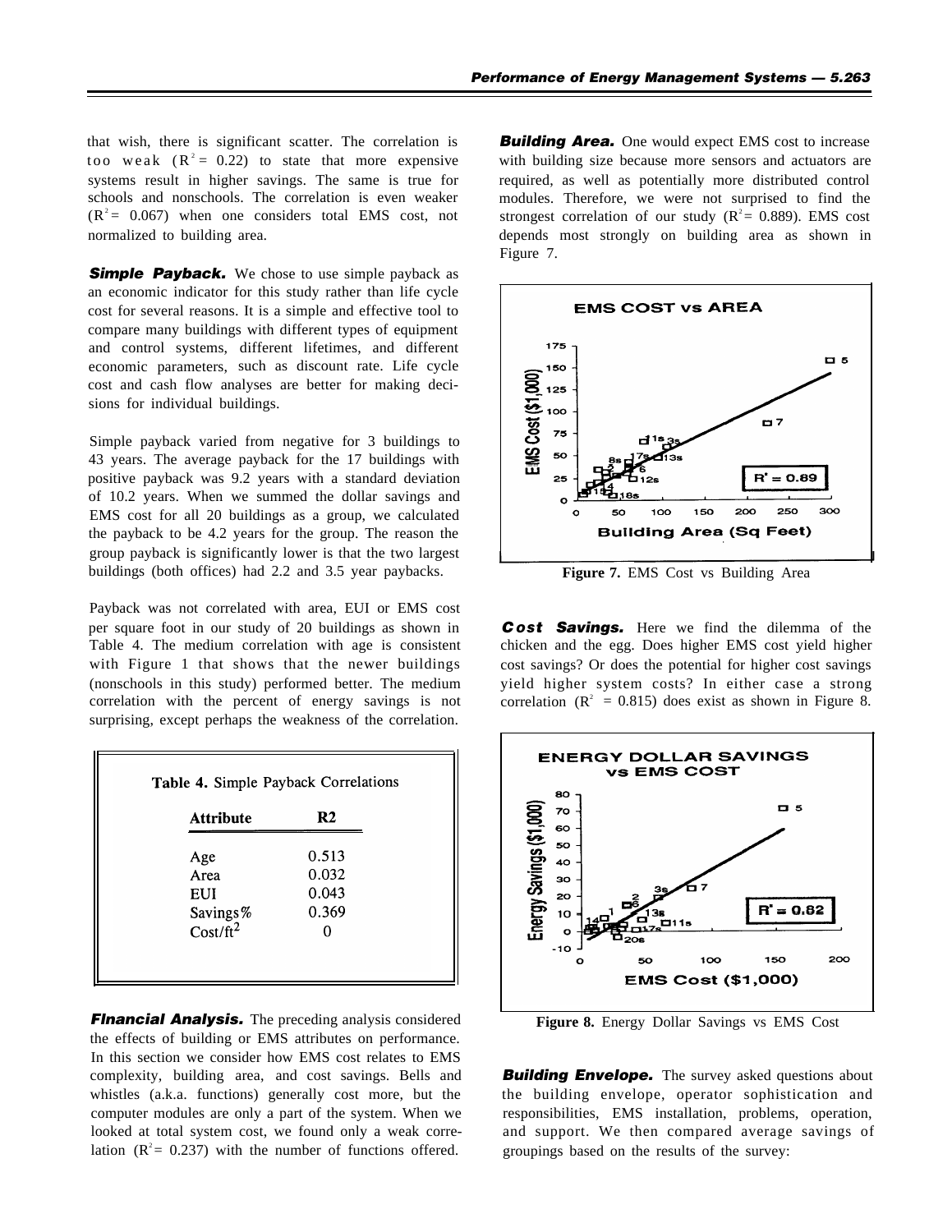Windows. Savings were higher in buildings with double glazed windows, but all of the schools had single glazing and lower savings. There was no significant difference between the 4 nonschools with single glazing and the 5 with double glazing. There was no correlation  $(R^2 =$ 0.029) between savings and window area as a percentage of wall area.

Insulation. Insulation was categorized as yes, partial, or none, with no attempt to quantify the amount of insulation. Eight buildings with insulation had the highest energy savings (19%), but six of the 8 were nonschools. Three uninsulated buildings had the next highest savings (12%), while 9 partially insulated buildings had the lowest savings (7%). No conclusions were drawn.

**Building Operation.** Previous Controls. Some of the buildings had major HVAC equipment controlled by time clocks prior to EMS installation. One might expect greater savings in buildings without previous controls. However, savings were higher (22%) for the 4 nonschools with time clocks than for the 5 without (14%). There was no significant difference for the schools. The existence of time clocks may be indicative of a higher level of operator sophistication.

Energy Consumption Records. Recording energy use implies a high level of interest in energy consumption. Energy savings for 5 schools that maintained records were three times (300%) as high as for the 6 schools that did not maintain records. For nonschools, those that maintained records saved about 20% more.

## **Summary**

Data was averaged for the 20 individual buildings to obtain the average and standard deviations shown in Table 5. When the buildings were treated as a group, the larger buildings with higher energy use had more weight on the group average, also shown in Table 5 for comparison. The simple payback was averaged only for the 17 buildings that had positive payback, while the group average included all twenty buildings.

EMS performance in general was not correlated or only weakly correlated with expected building or system attributes, such as building age, area, Energy Use Index (EUI), and EMS functions and cost. The strongest correlations based on linear regression analysis between four variables and related building or system attributes are summarized in Table 6. The remaining correlations considered in the study were weak  $(R^2 < 0.4)$  except for payback versus building age  $(R^2 = 0.513)$ .

|                     |                  | Correlation<br>መላ |
|---------------------|------------------|-------------------|
| <b>EMS</b> Cost     | Area             | 0.889             |
| <b>Cost Savings</b> | <b>EMS</b> Cost  | 0.815             |
| Energy Savings %    | EUI (nonschools) | 0.812             |
| <b>Cost Savings</b> | Area             | 0.762             |

# **Conclusions**

We draw the following conclusions from the data presented in the summary section and from the results of the building operator survey:

**Energy Savings.** EMS do save energy, but not in all cases. EMS reduced energy use in 20 buildings an average of 12.7%, or 14.8% taken as a group, Eleven schools saved 8.7% while 9 nonschools saved 17.6%. Energy use increased 10% in one school, and energy costs increased slightly in two other schools.

| Table 5. Summary |                |                  |                                       |                          |                       |                          |                               |                    |
|------------------|----------------|------------------|---------------------------------------|--------------------------|-----------------------|--------------------------|-------------------------------|--------------------|
| <b>Type</b>      | Age<br>(years) | Area<br>$(ft^2)$ | <b>EUI</b><br>$(m_{\text{Btu}}/ft^2)$ | <b>Savings</b><br>$(\%)$ | <b>Savings</b><br>\$) | <b>EMS Cost</b><br>$($)$ | <b>EMS Cost</b><br>$($/ft^2)$ | Payback<br>(years) |
| Average          | 29             | 66,777           | 98                                    | 12.7                     | 8,926                 | 37.2                     | 0.70                          | 9.2                |
| Std Dev          | 17             | 71,531           | 32                                    | 9.5                      | 15,801                | 34.0                     | 0.31                          | 10.1               |
| Group            | 29             | 66,777           | 104                                   | 14.8                     | 8,926                 | 37.2                     | 0.56                          | 4.2                |